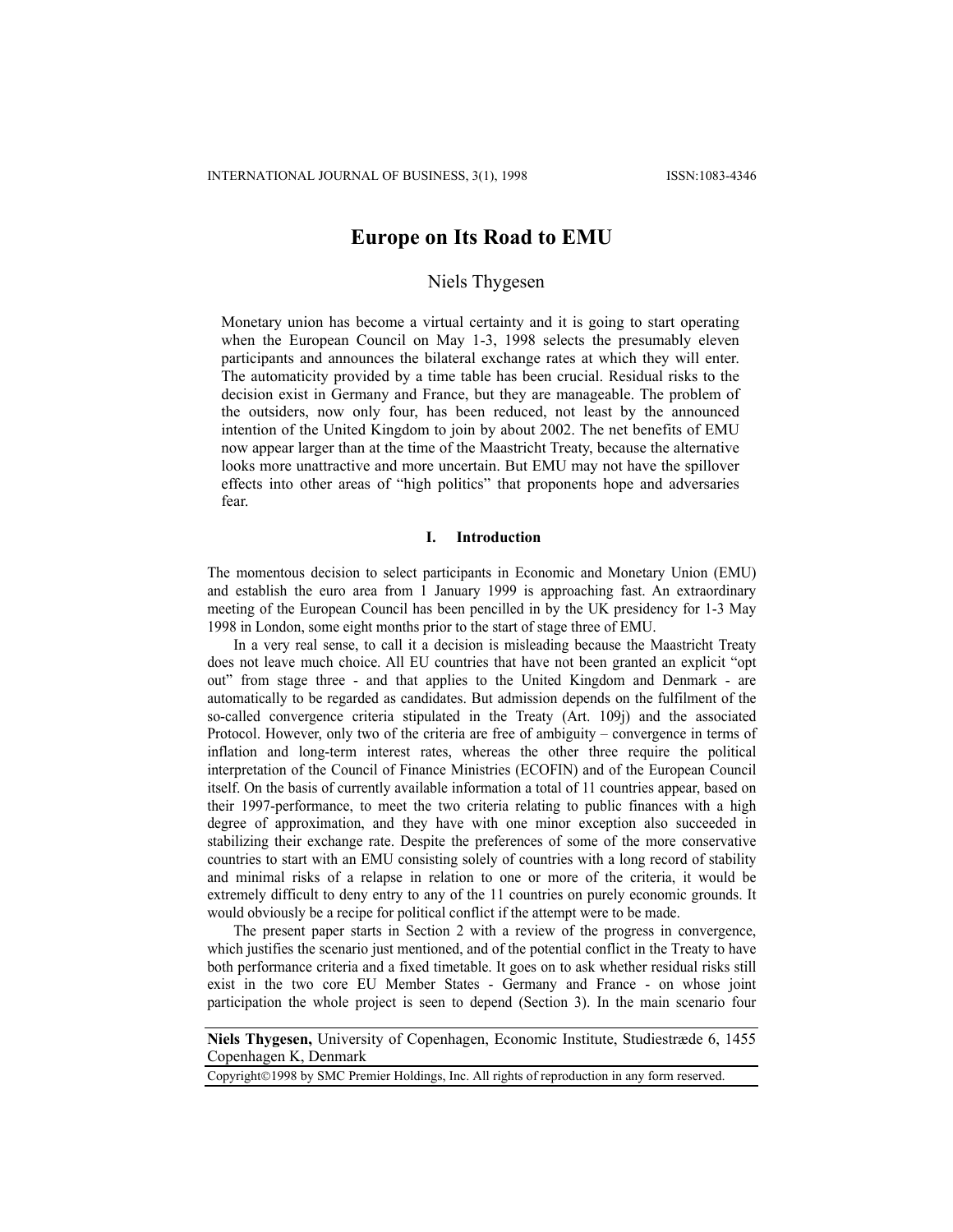present EU Member States will not join from the start either because they are politically unwilling to take the plunge or because they do not meet the criteria, and Section 4 asks what the prospects are for their subsequent participation. Section 5 discusses briefly the welfare economics of EMU. Section 6 reviews the provisions of the rules for budgetary policy contained in the so-called Pact for Stability and Growth - "the Stability Pact" for short - and the implications for non-monetary macroeconomic management that arise from it. Section 7 asks what the broader consequences the start of EMU are likely to be for the political unification of the EU. Some tentative conclusions are offered in Section 8.

#### **II. Progress in Convergence**

If anyone had asked the officials and others involved in preparing the blueprint for EMU when the preparations began in earnest nearly a decade ago with the Delors Committee of 1988-89 - or during the Maastricht conference in 1991 - whether a broadly based EMU could materialize in the course of the 1990's, most would no doubt have replied in the negative. Inflation rates were still divergent as were long-term interest rates. Public finances looked like a number of countries would be excluded, notably Italy, with its deficits (and debt ratios) that remained stubbornly high even during the economic upturn of the late 1980s. The prospects for exchange-rate stability seemed better with an increasingly rigid EMS and a growing number of participants: Spain joined in June 1989, Italy narrowed fluctuation margins in January 1990, the United Kingdom joined in October 1990, the three potential Nordic EU Member States began pegging to the ECU in the course of 1990-91, and Portugal finally joined in April 1992. However, any complacency regarding the robustness of the EMS evaporated in the speculative crises in 1992-93, which ultimately led to the widening of the intervention margins to  $\pm$  15% in August 1993. By that time few observers predicted that EMU could be realized even according to the latest deadline available in the Maastricht Treaty of 1 January 1999.

The defection from the EMS of the United Kingdom and Italy, the resumption of devaluations affecting the Iberian currencies and the Irish punt, the continuing attacks on some supposedly stable currencies, and the widening of the margins dealt a heavy blow not only to the well-tested rule book of European monetary integration labouriously put in place over two decades, but also to the plans for achieving EMU. At best, the prospects appeared to have been reduced to the realization of a narrow EMU with six countries in the initial group: Germany, France, the Benelux countries, and Austria. But the political commitment to get ready to join at the postponed deadline of 1 January 1999, confirmed at the Madrid European Council in December 1995, proved surprisingly strong despite a further temporary set-back due to slow growth in most EU countries after the end of the recession in 1993.

Towards the end of the Intergovernmental Conference (IGC), a compromise had been worked out between three different, and apparently irreconcilable, views of the road to monetary unification. In retrospect, it is this compromise - proposed by Italy, but endorsed by France and Germany in the final stages of the negotiations - which is primarily responsible for allowing EMU to go ahead.

The *first* of these views, defended only by the United Kingdom, may be labeled pragmatic: Monetary union may be desirable, but it is safer not to be committed to it since much more experience needs to be accumulated to determine whether convergence has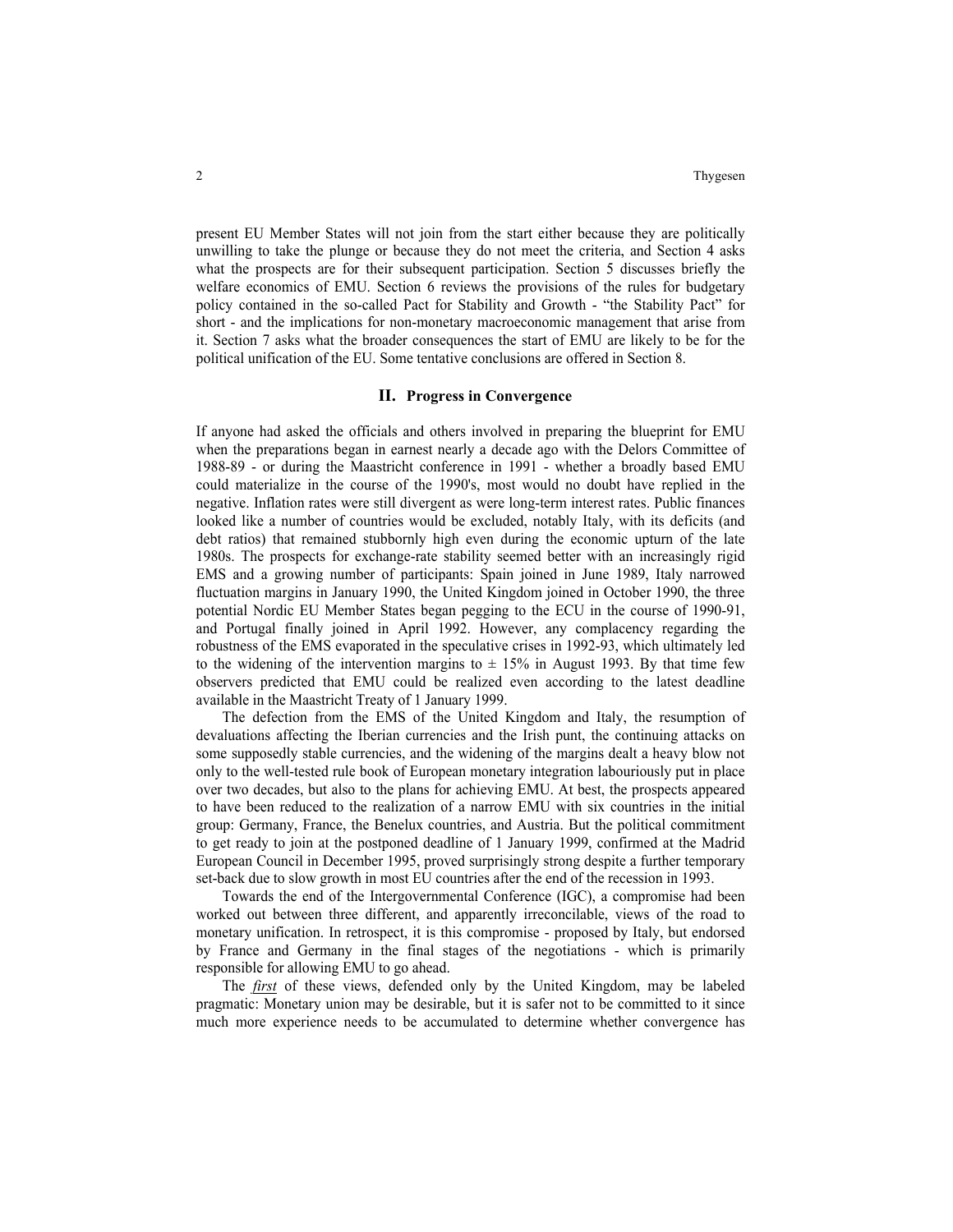progressed sufficiently for it to become potentially desirable. This view could hardly be accommodated in a treaty implying a passage to full EMU either by a fixed date or automatically on the fulfillment of pre-set criteria. It could only be accommodated by giving the country (or countries) subscribing to the pragmatic view the right to defer any decision on EMU.

Some efforts at the end of the IGC, therefore, took the form of devising a procedure that could allow the United Kingdom (and Denmark) to avoid commitment to EMU. Since, in general, no country likes to be singled out for special treatment but prefers to regard its own hesitations as being shared by others, the UK request was met in a first draft - prepared by the Dutch Presidency in October 1991 - through the inclusion of a generalized clause permitting all Member States only to opt into EMU when the conditions to enter the final stage had been found satisfactory by the European Council in late 1996. This general clause, however, proved unacceptable to a majority; in an ECOFIN meeting shortly before Maastricht, ten out of twelve Finance Ministers said their countries did not need it and wanted it removed from the Treaty itself. The United Kingdom (and Denmark) then had to accept that their concerns had to be dealt with in a separate Protocol, annexed to the Treaty.

The *second* identifiable view, defended in particular by Germany and the Netherlands, put the main emphasis on the conditions for entering full EMU status. Provided tough criteria for nominal and real convergence, to be described below, can be met, this view admits a preference for going all the way to irrevocable locking of exchange rates and subsequently a single currency. But since it is not *a priori* possible to foresee when the convergence criteria will be met, this second view is opposed to a precise pre-set timetable for taking the decision to enter EMU. This German-Dutch view, which may be labeled fundamentalist because it stresses the importance of prior convergence of economic fundamentals, is consistent with the so-called "economist" perception of the European integration process, articulated by the same two countries in the debate on the Werner Report of 1970.

The *third* view was associated in the IGC with the position taken by Italy and, less forcefully, by France. It emphasizes that convergence proceeds much faster once EMU has been achieved or even has been planned with a definitive timetable. Market forces will then be harnessed to accelerate nominal convergence in goods markets as well as in financial markets, and the political readiness to take the tough adjustment measures required to meet the deadline will increase. This view, which may be labeled shock therapy or telescopic because it relies on the catalytic effects of firm timetables, has also gained ground among many professional economists, who had earlier been skeptical of rapid moves to a monetary union. It is close to the so-called "monetarist" perception of the European integration process, articulated in the early 1970s by the same two countries.

The outcome at Maastricht was a compromise between the second and the third views. The fundamentalist view found expression in the convergence criteria; the telescopic view found expression in the firm timetable for taking decisions to move to Stage III, which has now made the monetary union among many Member States of the Community a virtual certainty by the end of the present decade. At this point, we just wish to recall that the Treaty lists in Article 109 j four criteria for evaluating convergence: (1) a high degree of price stability; (2) sustainability of the government financial position; (3) observance of normal fluctuation margins in the EMS for a least two years without devaluation; and (4)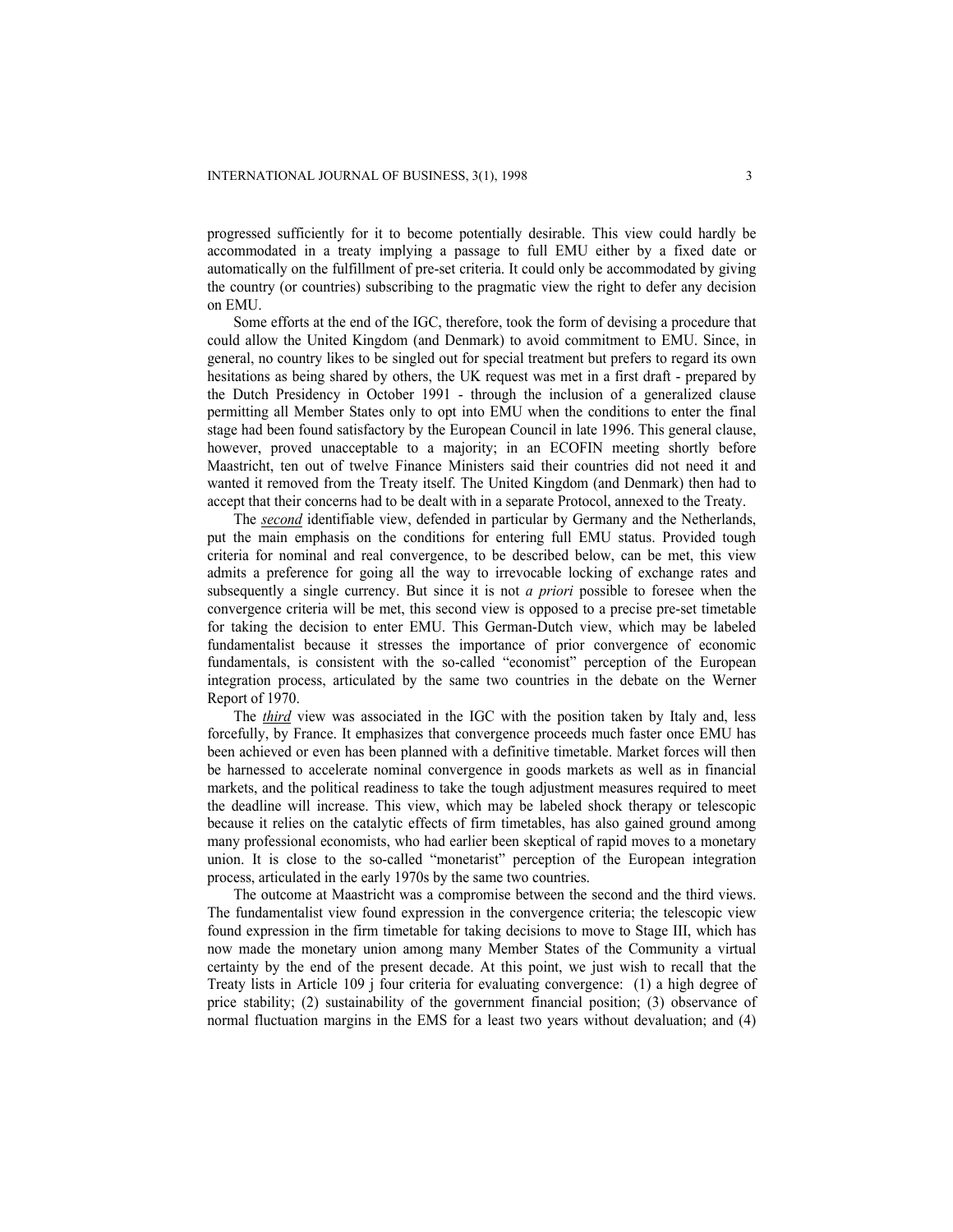evidence of durability of convergence reflected in long-term interest rates. Quantitative precision is given to all of these four criteria in a separate Protocol.

The demanding convergence criteria have formed the basis for monitoring economic performance throughout Stage II. Since 1994, the EC Commission and the European Monetary Institute (EMI) have prepared regular reports to the ECOFIN Council on progress in convergence in terms of criteria (1)-(4). In practice, these reports have remained purely formal since only very few countries have met the fiscal criteria so that there could never be question that enough member countries could be ready to start Stage III. This is the reason why the disposition concerning an early start of EMU has remained a dead letter.<sup>1</sup>

The key concession to the telescopic view was added following a last-minute intervention of France and Italy. It is contained in Article 109 (4), which reads:

*"If by the end of 1997 the date for the beginning of the third stage has not been set, the third stage shall start on 1 January 1999."* 

This seems unequivocal at first sight. However, this disposition does not override the convergence criteria since the same article goes on to say that

*"Before 1 July 1998, the Council, ,.,,,,, shall, acting by a qualified majority, confirm which Member States fulfil the necessary conditions for the adoption of a single currency."* 

The drafters of the Treaty did not imagine the difficulties Member States would have in meeting the convergence criteria. They did not provide for the eventuality that no member country, or only an economically insignificant number of them, would qualify.

The tension in the Treaty between fulfillment of the convergence criteria and the timetable finally appears to have been resolved by the good performance of most economies in 1996-97. But without the last-minute compromise reached at Maastricht, this would hardly have materialized. As Table 1 with the most recent data on convergence shows, inflation and long-term interest rates have moved much closer to one another than ever before, while public finances have been consolidated to an extent that should definitely make it possible for the ECOFIN Council to remove from as many as 11 countries (among those politically willing to join) the label of an "excessive deficit." Exchange-rate stability has also become more pervasive than in any earlier historical period, including that of the rigid EMS between January 1987 and the September 1992 crisis. If it is not possible to realize EMU in effect from 1 January 1999, it is difficult to see when that step could be taken. Let us, nevertheless, look at the residual risks that remain by focussing on France and Germany; if these two countries in fact prove to be ready, there is little doubt that nine other countries would follow them into EMU.

# **III. Residual Risks in France and Germany**

The prospects for EMU were temporarily put into jeopardy following the change of government in France in the early summer and the apparent request by the Jospin government to renegotiate some of the provisions of the Stability Pact proposed by Germany and laboriously agreed upon in the Dublin European Council of December 1996. This agreement - to be commented on in Section 6 below - was seen by Germany (and some others) as an essential elaboration of the rather vague and potentially ineffective discipline on budgetary policies contained in the Maastricht Treaty, but the new French government -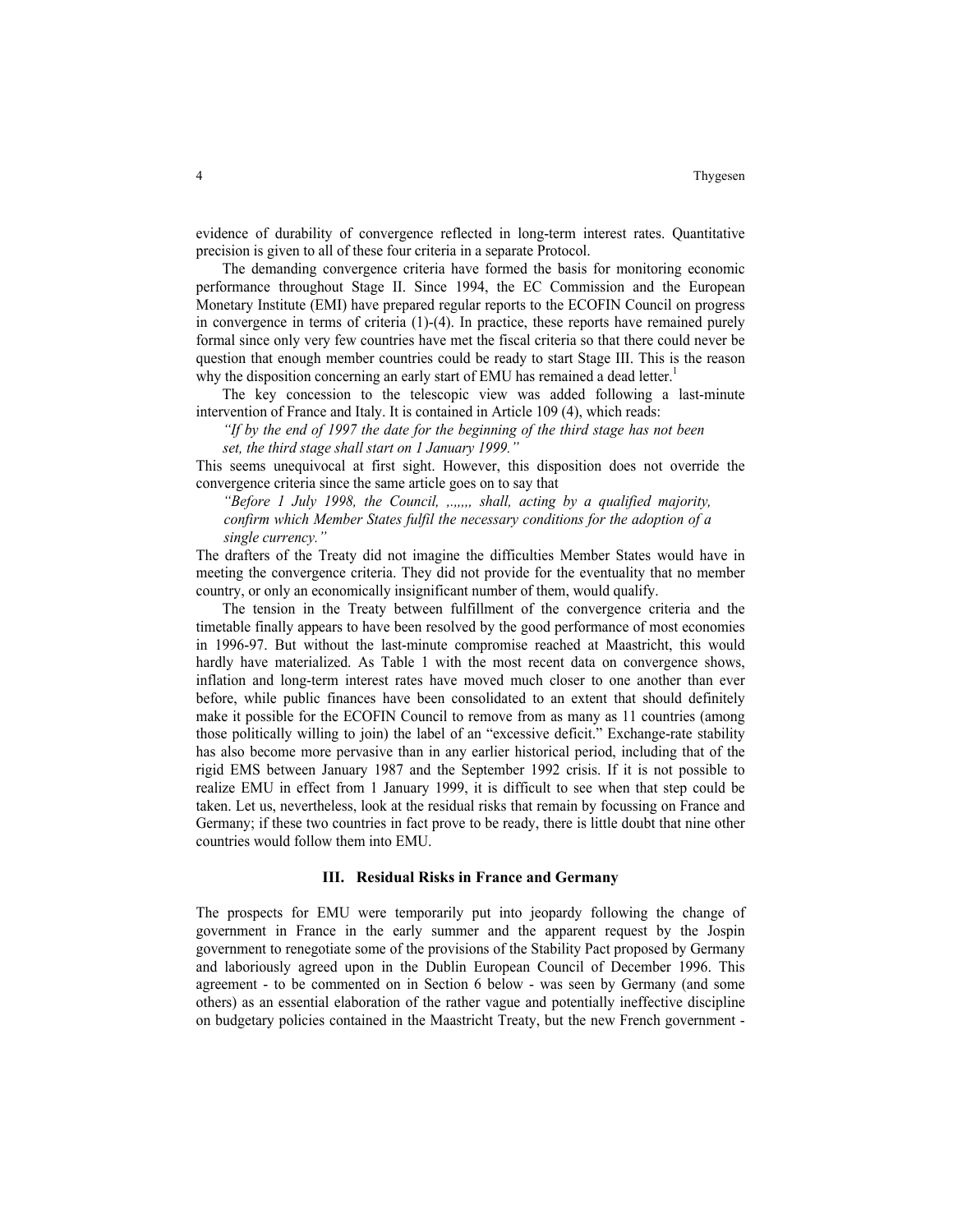in line with its predecessor, but using far stronger language - objected in the light of the difficulties of reconciling continuing budgetary consolidation with its promises to generate more employment in France.

|                          | Inflation <sup>1</sup> | 10-year govt.          | <b>Budget</b>        | <b>EMS</b>       |
|--------------------------|------------------------|------------------------|----------------------|------------------|
|                          | (CPI)                  | bond rate <sup>2</sup> | deficit <sup>3</sup> | participation    |
| On 1 January 1999:       |                        |                        |                      |                  |
|                          |                        |                        |                      |                  |
| <b>GERMANY</b>           | 1.7                    | 5.57                   | 3.1                  | yes              |
| <b>FRANCE</b>            | 1.6                    | 5.58                   | 3.2                  | yes              |
| NETHERLANDS              | 1.8                    | 5.56                   | 2.3                  | yes              |
| <b>BELGIUM</b>           | 1.6                    | 5.71                   | 2.8                  | yes              |
| LUXEMBOURG               | 1.5                    |                        | $+0.5$               | yes              |
| <b>AUSTRIA</b>           | 2.0                    | 5.66                   | 3.0                  | yes              |
| <b>IRELAND</b>           | 2.0                    | 6.06                   | 1.2                  | yes <sup>4</sup> |
| <b>FINLAND</b>           | 1.5                    | 5.76                   | 2.0                  | yes              |
| <b>PORTUGAL</b>          | 2.4                    | 5.95                   | 2.9                  | yes              |
| <b>SPAIN</b>             | 2.3                    | 5.90                   | 3.0                  | yes              |
| <b>ITALY</b>             | 2.0                    | 6.03                   | 3.2                  | yes              |
| EMU-criteria             | app.3,0                | app.7,6                | "near 3"             |                  |
| Sometime in 1999 – 2004: |                        |                        |                      |                  |
| UNITED KINGDOM           | 2.4                    | 6.66                   | 2.8                  | no               |
| <b>SWEDEN</b>            | 2.0                    | 6.35                   | 2.1                  | no               |
| <b>DENMARK</b>           | 2.4                    | 6.07                   | 0.0                  | yes              |
| <b>GREECE</b>            | 6.0                    |                        | 5.2                  | no               |

| Table 1                                                                    |  |
|----------------------------------------------------------------------------|--|
| The Maastricht convergence criteria as of 1997 (with whom will EMU start?) |  |

<sup>1</sup> CPI inflation as found in <u>OECD Economic Outlook</u> 61, June 1997.

<sup>2</sup> 10-year benchmark bonds; <u>Financial Times</u> 19 November 1997.

 $\overline{3}$  Deficit as percentage of GDP.

4 Ireland may have to revalue its currency in 1998 if market exchange rates for the Irish punt remain significantly above its central rate.

The Amsterdam European Council in June 1997 reached an uneasy but workable compromise. The Stability and Growth Pact was preserved substantially unchanged, but the French were able to claim some concessions: an extraordinary European Council on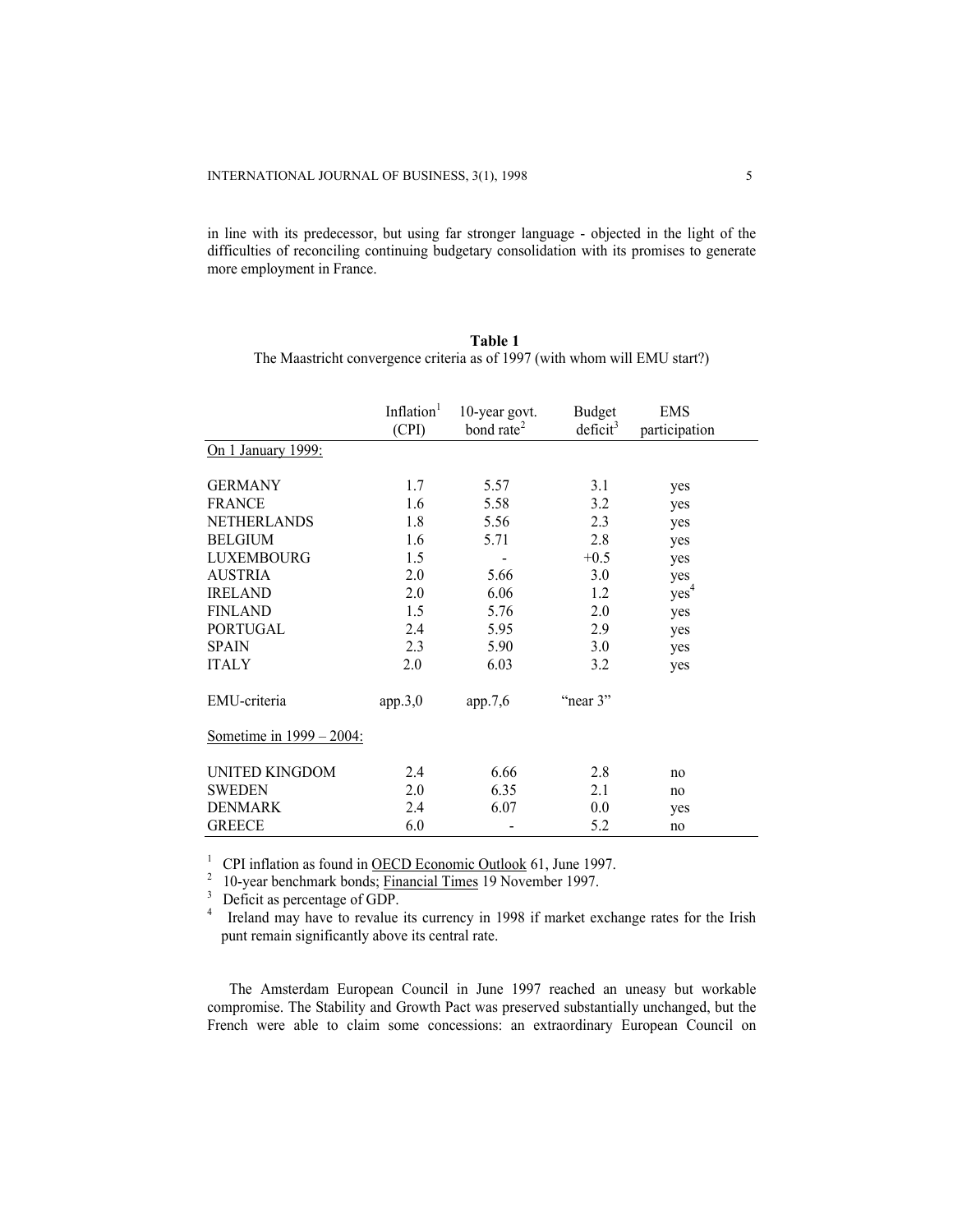employment policies and objectives, to be held in Luxembourg in November 1997, and further discussions on the mandate of the Council of Finance Ministres (ECOFIN) in informal sessions restricted to EMU participants. These discussions have so far produced an understanding, announced following a bilateral Franco-German meeting in Münster in October, that a restricted ECOFIN will indeed meet informally prior to regular meetings from the start of stage three. It is unclear as yet what its agenda will be, but discussions of the aggregate policy stance, of exchange-rate policy vis-á-vis third currencies - the implementation of the "general orientations" of Article 109, 2 - and EMU outsiders, and presumably, of budgetary and taxation issues that arise as a result of EMU, are likely to figure prominently. While this falls short of French ideas of a "gouvernement économique," it appears to go far enough to satisfy France, at least temporarily. The suspicions that the new body would encroach upon the independence of the European Central Bank (ECB) have been put to rest.

A more substantive step towards assuring the transition was the agreement at an informal ECOFIN meeting in Mondorf, Luxembourg, in September 1997 that the bilateral exchange rates at which the EMU participants will enter stage three on 1 (or rather 4) January 1999 will be announced together with the list of initial participants. While this will not give any certainty as to the conversion rates into the euro - this was not possible for now-outdated reasons imbedded in the Treaty - the agreement has clarified the provisions of the transition and that has obviously been appreciated by financial market participants since short-term interest rates have converged significantly further.

The basic significance of the Mondorf agreement is that the start of the essential element in EMU - a joint monetary policy - has been advanced by about eight months. Once the bilateral rates have been frozen, although only from a date eight months into the future, the scope for any individual central bank to deviate from a common stance will disappear. This marks a break with the earlier German view that monetary policy was to remain in national hands until transferred to the ECB on the first day of EMU. For the eight-month interim period prior to that date, the participating central banks will have to demonstrate their ability to conduct a fully coordinated policy.

Some will say that this situation has already become visible. When the Bundesbank in October 1997 raised its repo rate by 30 basis points that increase was widely matched also in countries where this increase was not seen as appropriate from a strictly domestic point of view. In France, with one of the lowest inflation rates in the EU and historically high and still rising unemployment, the decision to follow a common strategy was strongly criticized and the Governor of Banque de France had to defend the move in a highly charged meeting of a parliamentary committee. On the other hand, financial market participants seemed to welcome the rise as a preparatory step towards the truly common policy stance to be introduced next year. Currently interest futures prices in Europe suggest that markets expect further increases in short-term interest rates from the present level of approximately 3.3% towards the 4.0 to 4.5% range by the time of the May 1998 decision. But the need for such a tightening is not so widely appreciated by policymakers in some of the likely first-round EMU participating countries, notably France. Conflicts could, therefore, arise with a repetition of the public criticisms of policy steps in Germany that have, in earlier EMS periods of turbulence, upset exchange markets.

This is one set of potential threats to stability in the run up to EMU, both before and after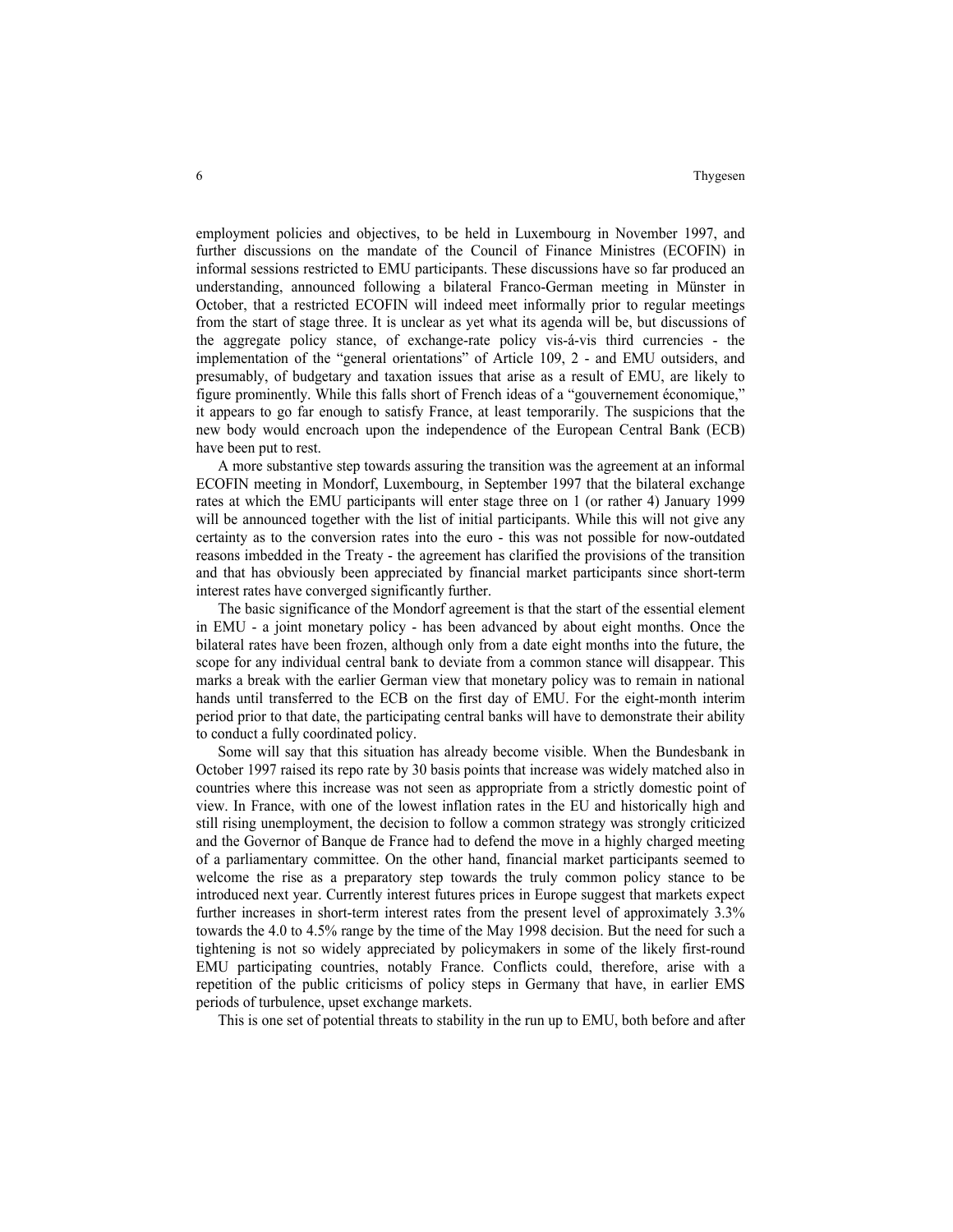the May 1998 decision. But there is also a residual threat in the way in which the other core country - Germany - is likely to handle its 1998 decision.

From the German point of view hesitations about EMU could still surface in the final weeks preceding the crucial meeting on 1-3 May 1998. The Bundesbank may be asked to supply its own report on the convergence criteria if German public opinion senses that German views have been excessively submerged into consensual and supposedly similar evaluations by the European Commission and the EMI - or the Bundesbank may itself volunteer to provide such a report. On the other hand, it will be extremely difficult for the Bundesbank to diverge more than marginally from an EMI report to which its own President has signed up.

Potentially more upsetting is the prospect that the Bundestag (and the Bundesrat) will prepare its evaluation, as it must do in compliance with the German ratification law of 1992, prior to the participation by the German Federal Chancellor in the European Council meeting of May 1998. Though such an evaluation may be unlikely to point fingers at the way in which particular other countries, notably France, try to meet the budgetary convergence criteria; it could well raise broader issues, notably relating to the sustainability of public finances in the participating countries. This concept is mentioned in the Treaty, but it is unlikely to be discussed in any detail in the two official reports since it lacks quantitative precision, however relevant the concept may be. Critical comments in the German political debate could alarm financial markets and renew doubts about the robustness of EMU.

Conflict material on either the French or the German side will not be lacking, and this could make the run-up to EMU an uneasy one. But the probability of upsets to the final decision to start has by now to be rated very low indeed. On both the French and German sides, the realization that the alternative to the EMU in 1999 is highly uncertain and unattractive is now firmly imbedded.

## **IV. Arrangements for the Outsiders**

It was obvious from the start that, despite the rapid progress on convergence, participation in EMU would not be complete. *Greece* is not as yet ready to meet the criteria although she has recently been making such significant adjustments that entry after a delay of a couple of years has become a distinct possibility. But three other Member States - the United Kingdom, Denmark and Sweden - have indicated that they will not join although they currently seem capable of meeting the criteria. Their situations do, however, diverge in significant respects.

The government of the *United Kingdom* announced on October 27, 1997 through a detailed statement in the House of Commons by the Chancellor of the Exchequer that the United Kingdom would not be a candidate for inclusion in 1998. The right not to "opt in" had been obtained in a special Protocol to the Maastricht Treaty in 1991, and it was hardly a surprise that the United Kingdom was not in a position to join the first group in view of some cyclical divergence and considerable and continuing instability in the sterling's exchange rate vis-à-vis the potential EMU currencies. What was disappointing, despite unusually positive words about the single currency in a long-run perspective, was the absence of clear commitments to actions that could shorten the period of waiting. In particular, there was no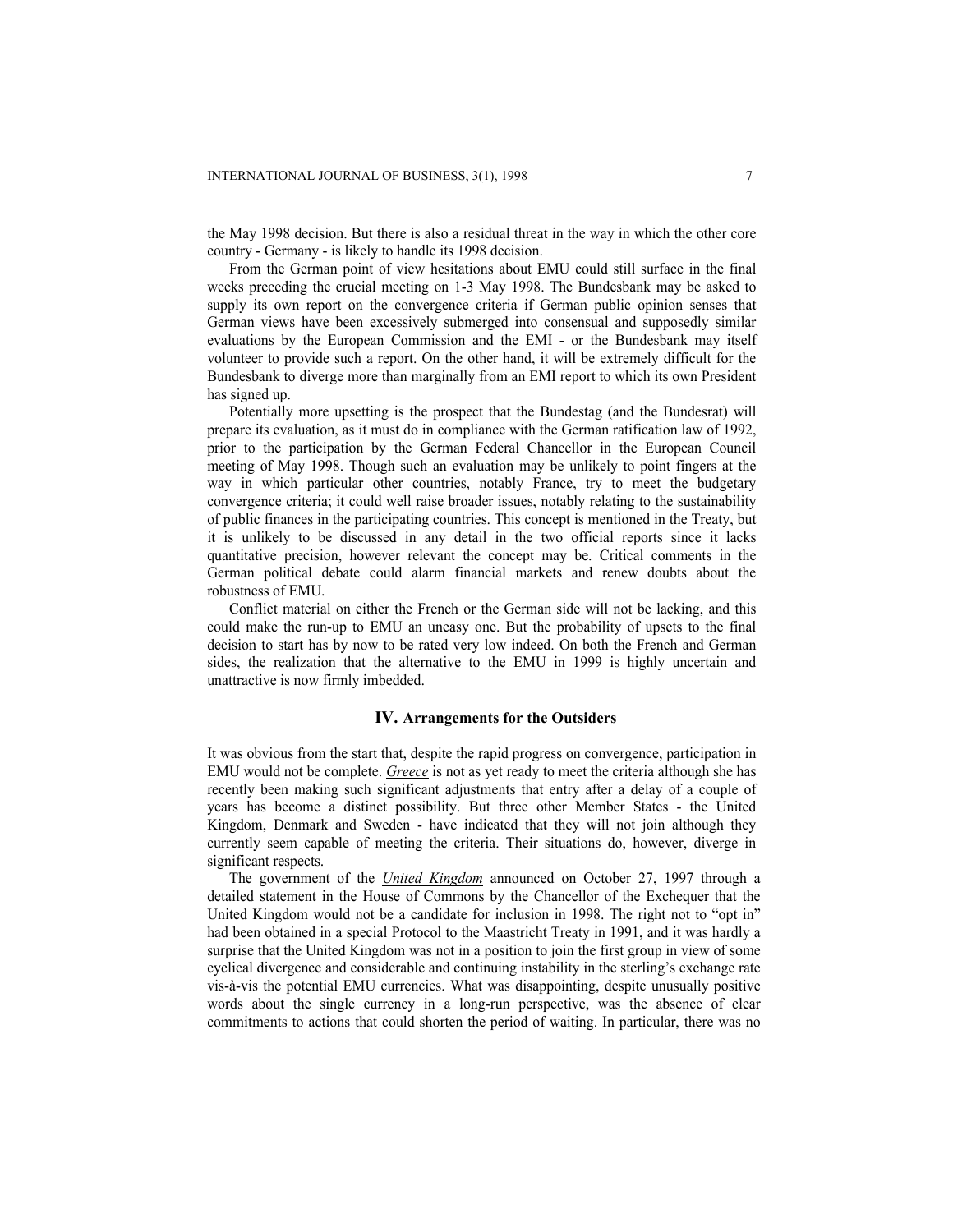recognition that the United Kingdom was becoming ready to contemplate joining an exchange-rate mechanism in the transition period to test whether sterling can be stabilized against the euro.

 The European Council in 1996-97 finalized the blueprint for a reformed exchange-rate mechanism, generally known as ERM Mark II. This mechanism looks like the post-1993 ERM in its flexibility with margins of  $\pm 15\%$  against the euro and with the possibility of realignments retained. It is, therefore, surprising that the UK government considers ERM Mark II excessively restraining. There is no way of obliging non-participants in EMU to adhere to ERM Mark II; but the consequence of not adhering remains, in the view of a large majority of EU Member States, that entry into EMU can take place at the earliest two years after a country has put its currency into ERM Mark II and hence has subjected the agreed central rate for it to the test of the market for a period. The majority wishes to have as good a basis as possible for judging a currency before the conversion rate into the euro is chosen at, or shortly before, entry into EMU itself.

 The other country with an "opt-out" - Denmark - in a sense has the opposite problem to that of the United Kingdom. Denmark has indicated that it prefers a tighter arrangement with the euro area other than the lax ERM Mark II. For a country that has converged well to behaviour in the prospective euro area and foresees no problems in conducting similar economic policies also in the future, such a position seems logical. A question that is more difficult to answer is why, given this attitude, Denmark does not wish to reverse the "opt out" (already exercised in 1992-93) and join EMU itself, which would at least contain the benefit of giving the country some, though obviously modest, influence over the monetary policy decisions taken by the European Central Bank and possibly the ECOFIN Council in matters relating to EMU. This can only be explained by the perception in Denmark that EMU is a major step towards political union - whatever that view means is discussed in Section 7 below - an implication regarded with some hostility by the Danish electorate.

*Sweden*, unlike the United Kingdom and Denmark, does not have an "opt out" from the third stage of EMU but has herself appropriated the right to stay out. The reasons are economic and political in nature. Sweden shares with the United Kingdom the skepticism whether the euro area could function because of the economic diversity inside its frontiers and the risk of significant asymmetric shocks affecting Sweden. She shares with Denmark the unease over political union. In this perspective, the present Swedish government has announced a wait-and-see attitude where the timing of any decision is likely to be linked to a UK decision to "opt in". For the time being, Sweden has no intention of joining ERM Mark II, which will create further problems for the country's eventual participation in EMU, once that is again put on the agenda.

The upshot of these brief remarks on the four outsiders is that ERM Mark II seems likely initially to have no participants in its general version, though probably one (Denmark) is seeking to join a version that resembles the tight pre-1993 ERM. This is paradoxical given the attention devoted to setting up a mechanism for the outsiders. Yet the proposed mechanism may ultimately prove its usefulness, once the EU receives new Member States from Central and Eastern Europe who may find this relatively lax transitional exchange-rate arrangement suitable for their purposes.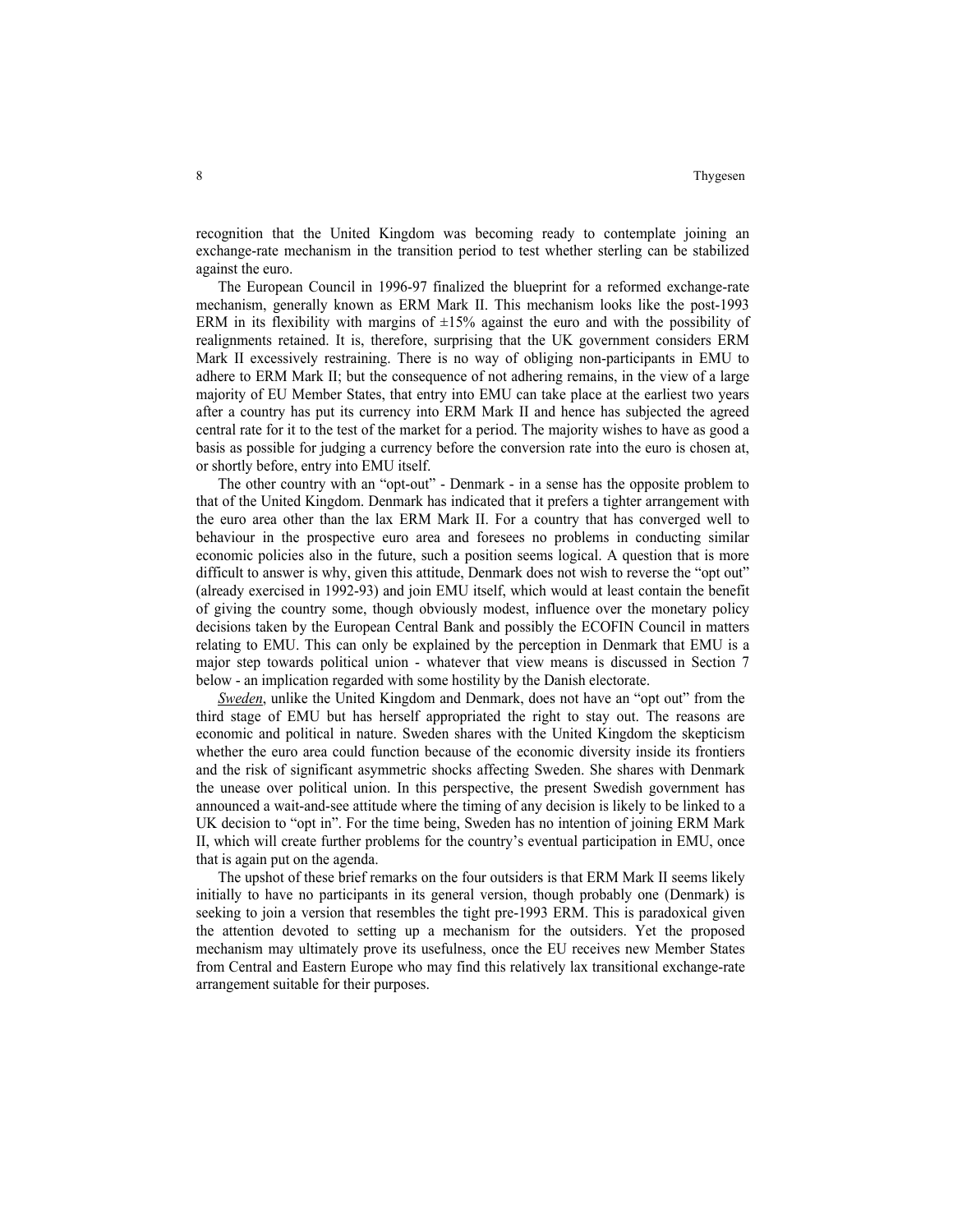### **V. The Welfare Economics of EMU**

There is a tendency, particularly among critics of EMU, to see the project as motivated purely by political aims. Whether political aims can indeed be promoted efficiently in this way is the subject of Section 7. Here we want to take issue with the view that there are no clear net economic benefits associated with EMU.

The weakness of much that is written on this issue is the optimistic bias in the assumptions as to what is the alternative to EMU. When the European Commission prepared its major assessment of the costs and benefits of full monetary union, CEC [2], it was naturally assumed that the alternative was a well-functioning EMS since the system had at the time succeeded in stabilizing exchange rates while reducing average inflation. In such a situation, the benefits from complete elimination of all exchange-rate instability are modest, though not insignificant. But so are the costs; if the potential EMU participants can in any way be regarded as likely to pursue very stable policies, they do not give up much by refraining from independent monetary and exchange-rate policies.

Other studies, mainly by US economists, have analyzed the formation of a monetary union against the benchmark of a well-functioning régime of floating exchange rates. Given the divergences in underlying economic performance and conflicts over policy objectives between the major economies in the global economy, such a regime may have been inevitable for the international monetary system. But the régime has not worked well and smoothly, as the original proponents imagined. Nor has it prevented serious misalignments and tensions over trade policy as claimed in the classic defense of flexible exchange rates by Friedman [4]. One might expect it to function better within Europe, given tighter economic convergence, but the experience with floating in the 1990s has been frustrating also within Europe. The currencies that broke out of the EMS experienced severe overshooting. Even when inflation rates had become nearly identical and were underpinned by official inflation targets consistent with exchange-rate stability, major cycles of exchange-rates have occurred for sterling - even the Bank of England has described its 1996-97 movements as "erratic" and for the lira. Academic research has been unable to confirm that exchange rates typically move to correct economic inbalances.

In view of these experiences, the alternative to EMU must be viewed in a more pessimistic perspective and the benefits from eliminating exchange-rage variability correspondingly higher than in the early 1990s. In addition, with the significant progress in implementing the European Single Market, an exchange-rate régime that leaves a degree of variability comparable to what has been observed between, say, the US and Canadian dollars is plainly inadequate for even preserving the degree of goods market integration aimed for in the EU. On the whole, it must be questioned whether there is any real cost in giving up movements in the exchange rate as either a policy instrument or a safety valve.

There has been a tendency in academic empirical research to downgrade the costs of exchange-rate variability because it has proved to be difficult to find significant statistical relationships to trade flows. In Gros and Thygesen [5] we report some findings that an unstable exchange rate for the Deutsche mark seems to have had a systematic negative impact on changes in the unemployment rate - or in employment in manufacturing. This result helps to explain why German industry and trade unions are more favorable towards EMU than is the German public in general. Furthermore, these results can also be found in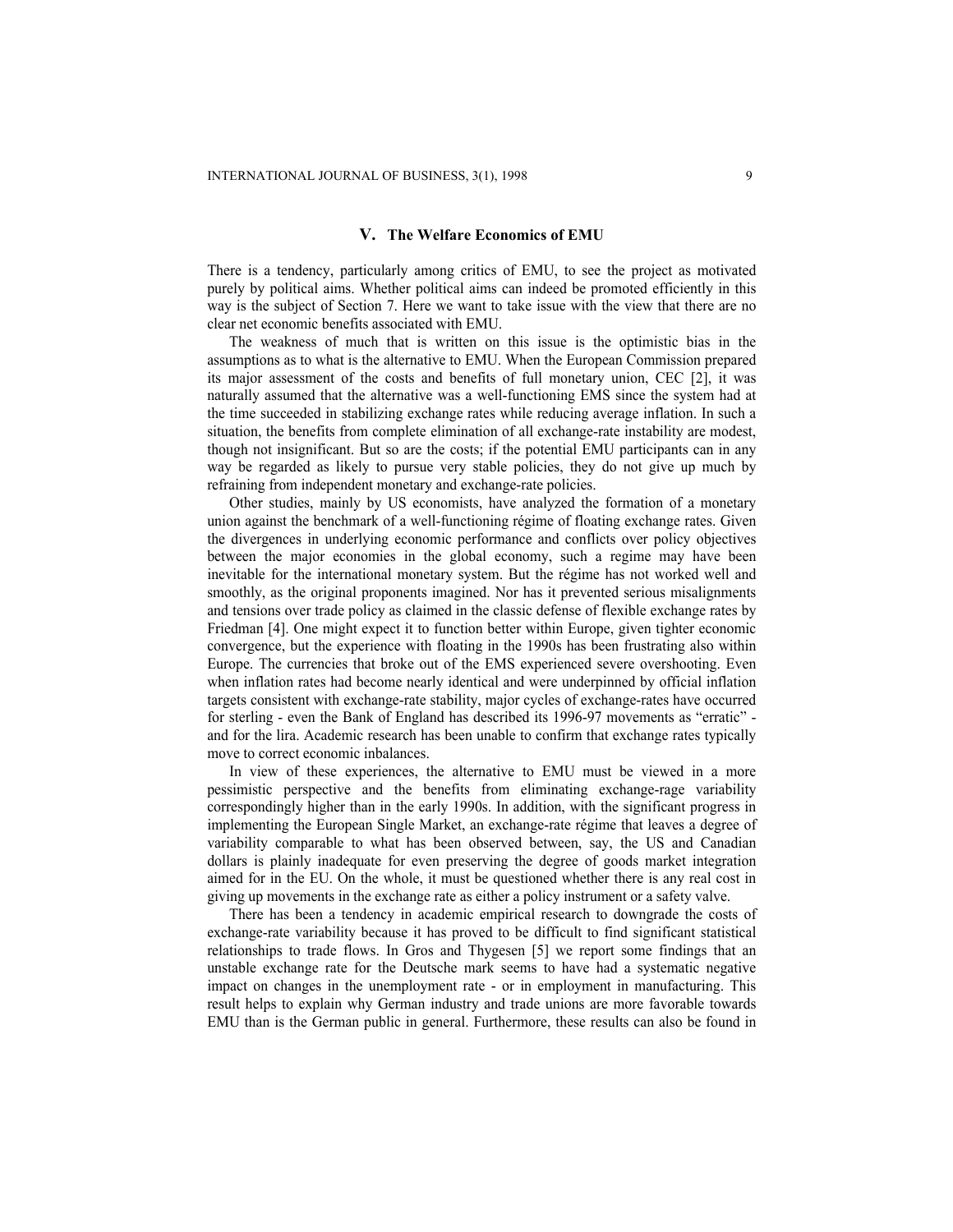several other European economies.

On the whole, it is easier, therefore, to find support today for the view that there are indeed significant net benefits from EMU for most of the prospective participants than was the case when EMU was put on the drawing board a decade ago. Some may point out that the costs of introducing a new unit with all its ramifications have also been underestimated; and the estimates by banks and non-financial enterprises have indeed been higher than expected. There are still, however, no more than at most one-to-two years of benefits from operating a single currency area - a very short pay-back period by any standards. Furthermore, much of the investment in preparing for the euro has by now been made. For every day that passes, the balance is shifting towards saying that even in these narrow terms, it is becoming more costly to give up the project than to see it through to an early completion.

The welfare economics of EMU is a tricky subject, involving as it does a balancing of largely microeconomic benefits accruing to firms and households against the perceived, though largely illusory, costs to domestic policy-makers of abandoning independent recourse to monetary policy instruments. The subject does not lend itself easily to quantification. But the tendency towards giving more operational independence to national central banks, which has been accelerated both by academic research into the experience of the past and by the EMU process itself, has surely swung the balance of benefits and costs further in favour of the former. Once the setting of interest rates is no longer regarded as a subject to be discussed and decided by governments and parliaments - and that important shift has now occurred even in the United Kingdom - this conclusion is strengthened.

#### **VI. National Budgetary Policies and the Stability Pact**

The most controversial part of the blueprint for EMU initially prepared by the Delors Committee and developed much further in the Maastricht Treaty and the Stability Pact, has proved to be the imposition of binding guidelines in the form of upper limits to public sector deficits and debt. Many economists have argued that such rules were at best superfluous since monetary unification would in any case indirectly assure sound national budgetary policies in the long run, once the escape route from unsustainable policies through inflation and devaluation has been blocked. Other observers have in a more intuitive way felt uneasy that constraints were being imposed on the one remaining important set of national macroeconomic policy instruments concurrent with entry into EMU.

Three main arguments were initially advanced to justify rules of the kind embodied in the Maastricht Treaty and further elaborated in the Stability Pact: the need to (1) improve the policy mix between monetary and other macroeconomic policies in the euro area as a whole; (2) reduce the risk of upward pressure on euro interest rates from large deficits in individual Member States; and (3) counter the risk that EMU itself might foster more audacious national budgetary policies.

The first two of these reasons do not appear to carry much weight as arguments for the form that the budgetary rules have taken. The policymix may be helped by imposing upper limits on budget deficits in deviant countries, but such limits are a poor substitute for policy coordination in the sense that term is usually understood. Such coordination would require a more symmetric view of expansionary and contractionary budgetary policies, and there is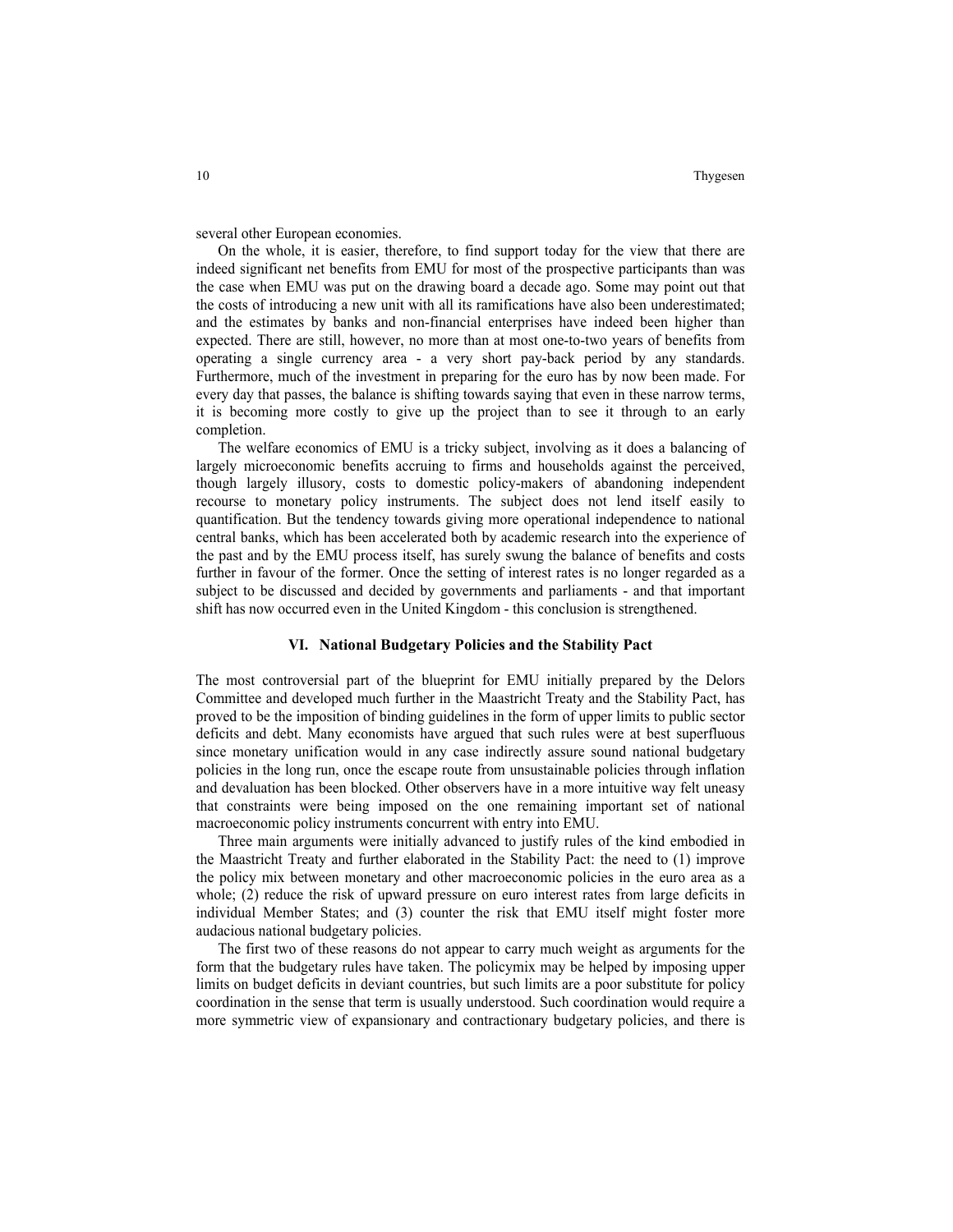little in the rules anyway that suggests that the aggregate budgetary stance in the euro area can be addressed through the provisions of the Stability Pact. The need for coordination proper may anyway be overestimated; empirical work, e.g., in CEC [2], suggests that the spill-over effects of national budgetary policies among the EU countries are more modest than is generally recognized. And the second reason is also less than fully convincing. It is not clear that higher public deficits in, say, Italy would be reflected in higher interest rates throughout the euro area; the effect would, at least partly, be contained by rising credit spreads on Italian public debt. But even to the extent that a national deficit does have such generalized effects, it is unclear on welfare grounds whether that could justify blocking this potential pecuniary externality. (See e.g. Buiter *et al*. (1993).)

The third argument is more difficult to recite. It cannot be dismissed out of hand that some governments might be tempted by the more stable external environment of EMU in which exchange-rate or balance-of-payments crises would become effectively damped to go for larger deficits than has been the case outside EMU where they have had to bear more of the consequences individually, rather than collectively. Without some rules on which peer pressure by other Member States, in case by other Finance Ministers in ECOFIN, can be based the considerable weakening of financial market pressure on the individual country inherent in joining the euro area could have harmful effects.

 The Maastricht Treaty already recognized this, but the mechanisms through which peer pressure was to be applied were weak and potentially so time-consuming as to lose any real and timely impact. The German government, conscious of the concern to which this fact gave rise in their own domestic debate, proposed a considerable tightening of the enforcement procedures in the form of the Stability Pact. The latter stipulates both the precise nature of the sanctions to be applied to a country with deviant behaviour and the time frame for correcting an excessive deficit. Although the ultimate agreement did not meet all German requests, it went as far as was permissible under the Treaty in establishing a precommitment of the EMU participants to vote in favour of sanctions, except when truly "exceptional circumstances" made their application undesirable.

The most important feature of the Stability Pact is that it establishes as a principle that, in order to avoid transgression of the 3% reference value for the deficit-to-GDP ratio in unfavourable years, budget balance or even a small surplus should be aimed at in normal years, i.e. as an average over the business cycle. If EMU participants succeed in achieving this objective, they will have enough room to maneuver to conduct a countercyclical policy through the working of the automatic stabilizers in their budgets.

It is easy to criticize the arbitrary numbers in the Stability Pact and to reflect on the political difficulties, once the situation of actually applying sanctions, particularly to a larger Member State, approaches. Nevertheless, something like the Stability Pact was needed to prevent budgetary policies from becoming too lax. So far, the clear expression of intentions seems to have improved budgetary procedures within several Member States so that discipline should be easier to enforce. With its long-run perspective, the Stability Pact should also tend to mitigate the excessive short-termism that has characterized many national efforts to qualify for EMU by 1997. One-off measures, including unusual accounting for some expenditures and revenues, have attracted much attention; and, generally, there has been much emphasis on budget consolidation through higher taxes and too little emphasis on longer-term expenditure reforms. With budget balance now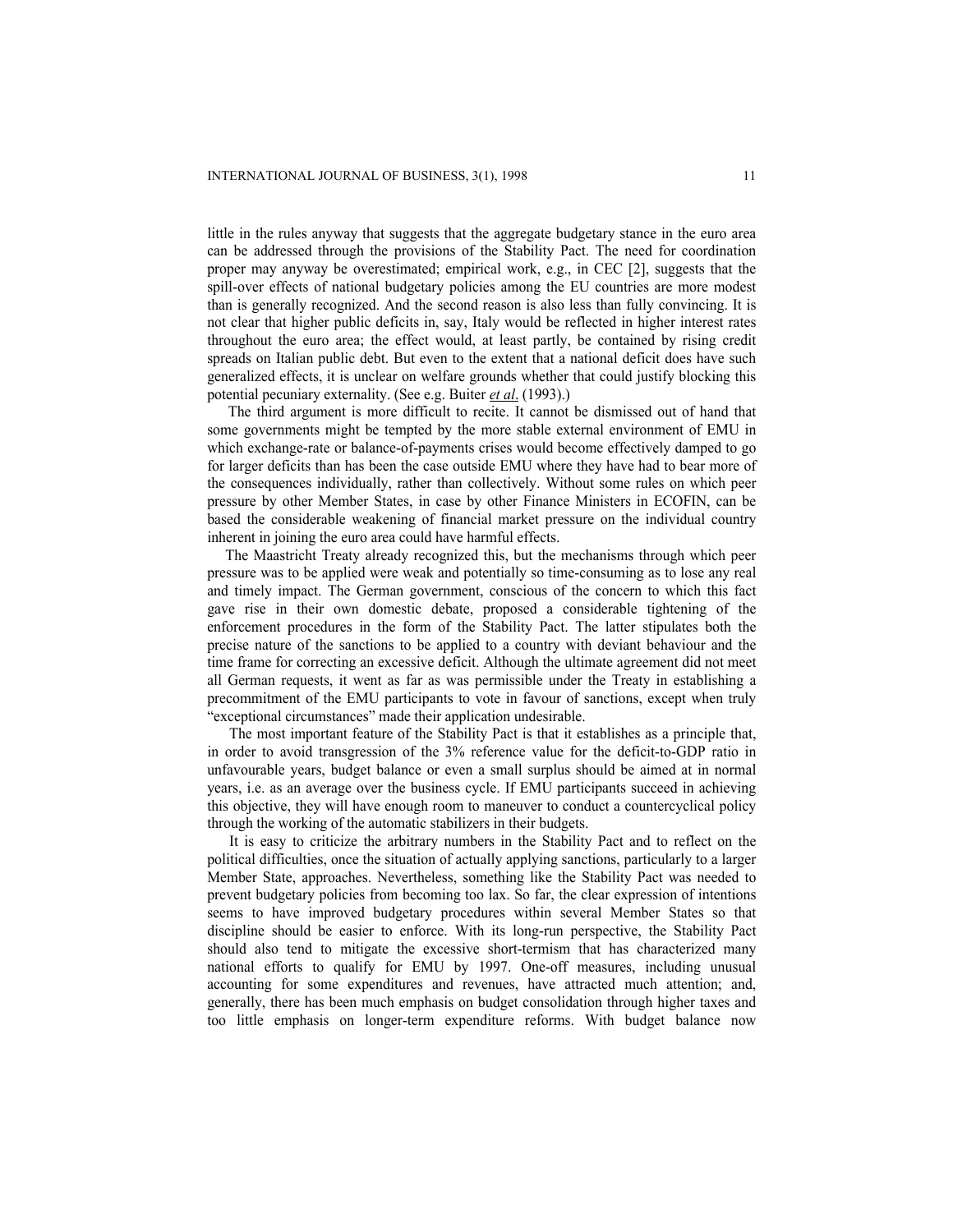established as the long-term norm, attention will have to shift to the latter. It is reasonable, therefore, to regard the adoption of the Stability Pact as a helpful contribution to economic policy formulation in EMU.

### **VII. Does Monetary Union Lead to Political Union?**

Both advocates and critics of EMU have stressed the implications for political union of achieving the objective of a single currency for Europe. Among the former, the German Federal Chancellor has seen the project as essential for consolidating the long process of European integration that started in the early post-war years, the implication being that failure to achieve EMU could lead to a relapse into conflicts among European states and ultimately to a resurgence of nationalism and war. Opponents of EMU, on the contrary, see the risks of trade conflicts and their escalation into major political confrontations as greater with a single currency for a still politically divided continent; Feldstein [3] offers a stark recent account of this scenario.

 The argument is basically about the vision of Jean Monnet and other early figures in European integration. Does monetary union, which undoubtedly itself is a major step towards political unification, trigger other important steps in the latter process, such as the evolution towards a common foreign and security policy, including internal security, and more democratic features, notably through a greater role for the European Parliament? Or does the introduction of the single currency, by focusing on a still divisive issue, make constructive integration in other areas and even intergovernmental cooperation more difficult?

It is possible to take an intermediate, lower-key, position. Monetary union *is* likely to foster macroeconomic cooperation within or also outside the monetary area where authority is being centralized. The first evidence is the agreement to let the Finance Ministers of the EMU participants meet informally to monitor non-monetary macroeconomic policies. Increasingly, such policies and the public debates on them will become Europeanized, possibly without transferring more authority to the EU level but preferably with some additional elements of such authority to advance tax harmonization in particularly sensitive areas such as capital income taxation (and maybe VAT) and to put in place a modest fiscal transfer mechanism to assist the working of automatic stabilizers in national budgetary policies in cushioning participants against residual asymmetric shocks. In these areas close to monetary union a positive spill-over effect of the type which Monnet envisaged is more likely than the opposite, but the delays could be considerable.

Beyond these areas contiguous to the operation of a joint monetary policy, spill-over effects from EMU - positive or negative - seem unlikely. As the debates in the Intergovernmental Conference, which was concluded in Amsterdam in June 1997 show, a firm prospect of EMU did not modify the very cautious and hesitant approach of nearly all EU Member States to political union and, in particular, to a federal structure of decisionmaking. Integration of foreign and security policies into the EU structure is being and will be judged on its own merits, and they are currently found wanting. The achievement of monetary union, significant as it is, cannot in itself trigger deeper integration in other areas of "high politics." The Monnet mechanism runs out of steam at this level of issues.

But if the aspirations of federalists are likely to be dissapointed, so are the predictions of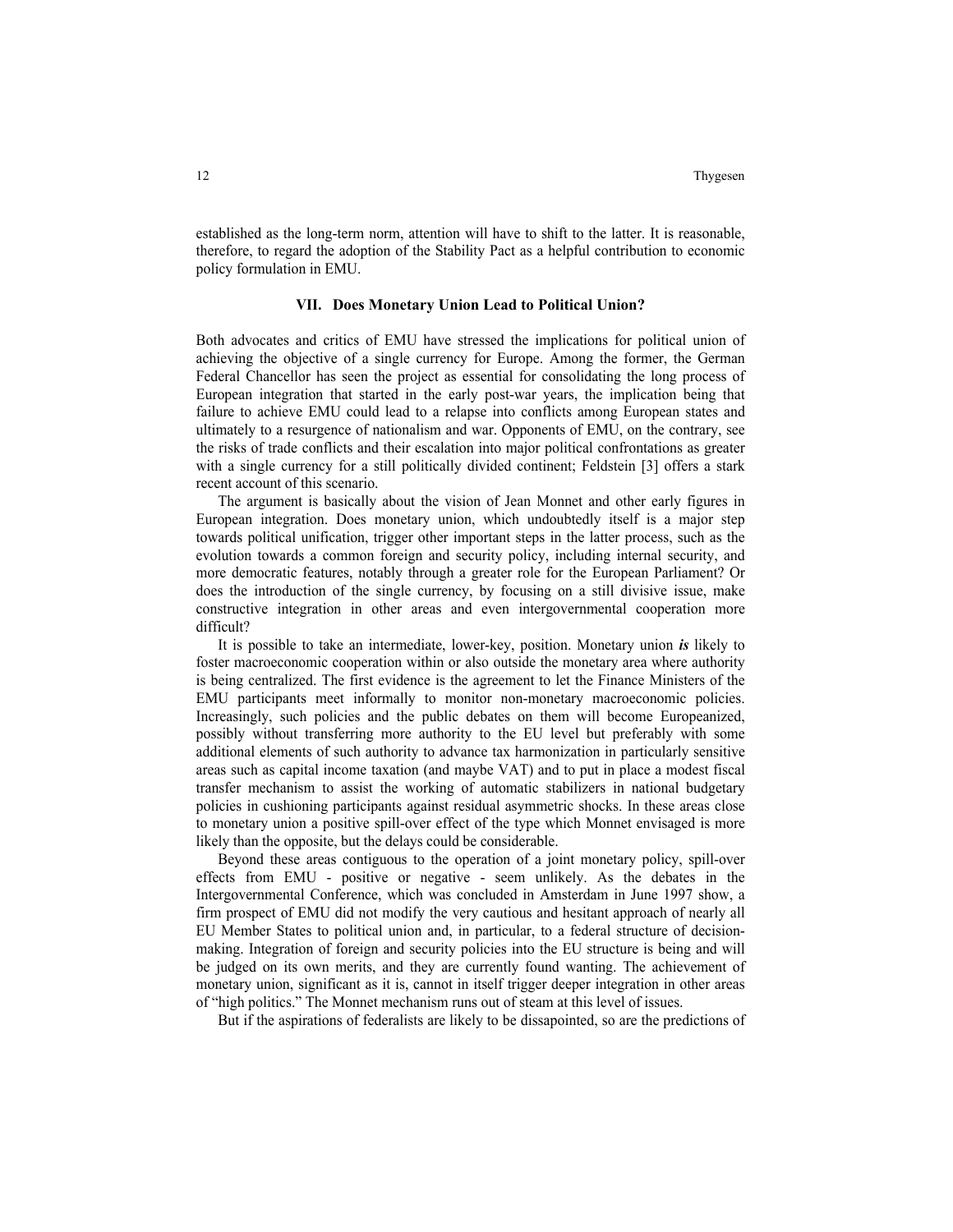Feldstein (and of the UK Euroskeptics) that the difficulties of managing the euro will blow up what already exists in a process of self-destruction. Any political process involving complex relations between still-sovereign nations is full of risks, but the burden of proof that these risks are minimized by giving up the ambition of EMU rather than by achieving it has to be taken more seriously by those who primarily see the conflict material in EMU. It is not difficult to construct a very worrisome scenario of crisis escalation moving from renewed currency unrest to trade conflicts undermining the Single Market to major political conflicts in Europe, even though the surviving structures may well remain strong enough to prevent them from reaching the level of armed conflict.

The dramatic, even cataclysmic, overtones in the debates over the implications of the single currency have become excessive. Monetary union can be viewed as a more pragmatic step with some net economic benefits attached to it and a potential for limited and constructive spill-over effects in contiguous areas. That should be a set of issues, easily substantial enough in themselves, to occupy policy-makers and the public debate for quite some time.

#### **VIII. Conclusions**

This article has tried to develop a number of points that arise as Europe approaches EMU. A large number of EU Member States, probably as many as 11, currently seem likely to join EMU on 1 January 1999. This is a testimony to remarkable economic progress and convergence and an achievement of major political significance, particularly since it will minimize the risk of an unfortunate, involuntary division of EU Member States.

The residual risks in the final year before the deadline are to be found in the two core countries, France and Germany, but they appear manageable.

The problems of linkages to those Member States that remain outside EMU have been formally solved by defining an arrangement, the ERM Mark II, for managing currency relationships with them. But, paradoxically, there appear to be no volunteers at present for the general version of the arrangement.

Updating the traditional analysis of the benefits and costs of EMU suggests that the net benefits have increased since the beginning of the 1990s, primarily because the alternative to EMU now looks less reassuring.

The Stability Pact marks a significant elaboration of the constraints on national budgetary policies in EMU. Though inevitably somewhat arbitrary, the Pact is a constructive and well-justified element, and it should foster a better long-run design of national policies.

 Both advocates and opponents of EMU have tended to make excessive political claims for their opposite scenarios. The stakes in achieving EMU are high, but they have been overstated.